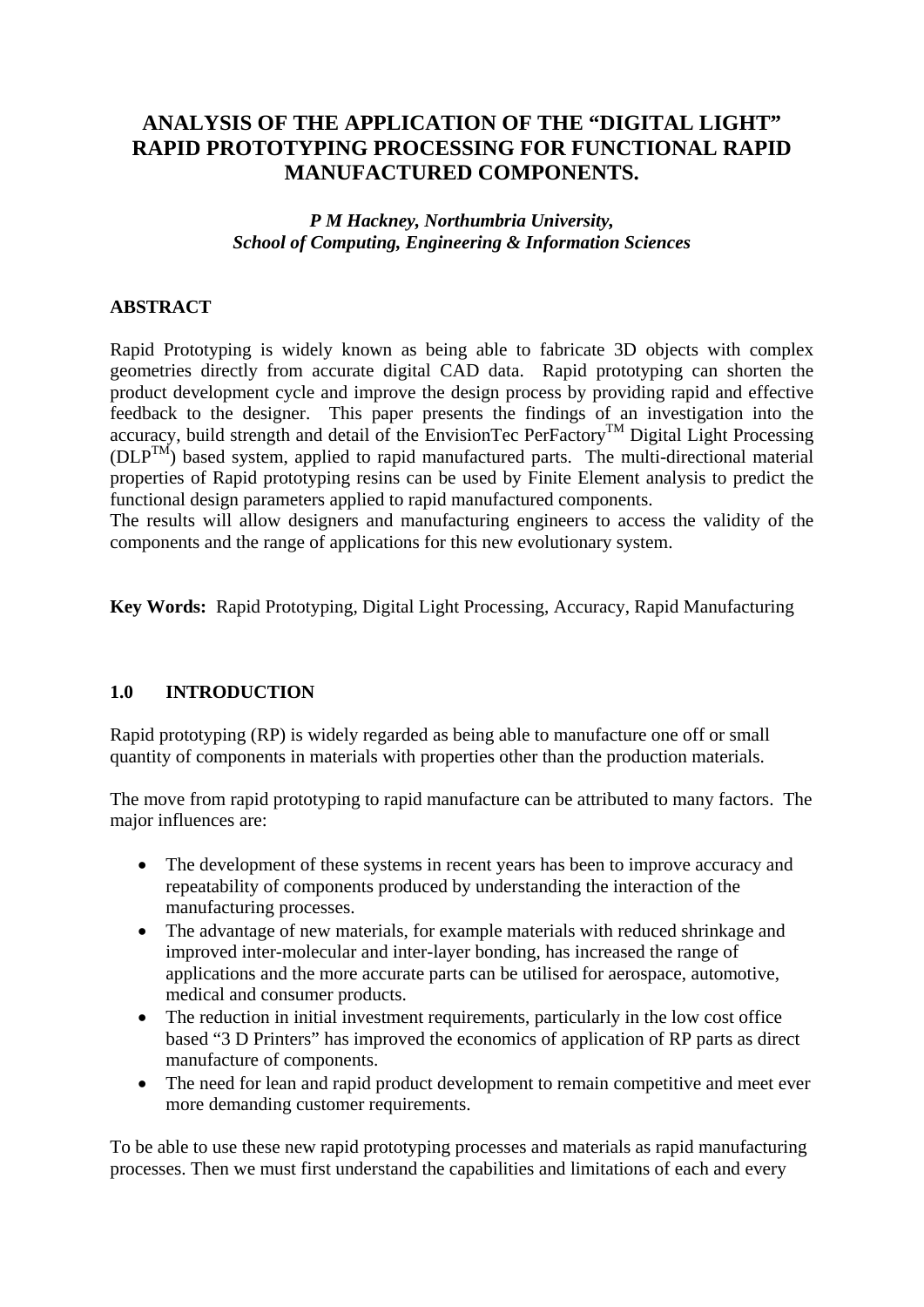process and materials used so the correct process and material can be matched to the application.

This research paper looks at the capability of the Stereolithography variant that is the EnvisionTech Perfactory™ Digital Light Processing System.

In the past, studies such as the "Implementation of Product Design by the Introduction of Rapid Manufacturing", EPSRC GR/R13517/01 [1], have focused upon the Stereolithography SLA and Selective Laser Sintering SLS processes.

This paper complements this study by adding to the knowledge base of materials data for the DLP process and will allow designers to design for this new low cost process compared to traditional laser based Sterolithography process.

In the first instance, the materials properties of the Acryl ate resin used in the DLP process are investigates, and secondly, using this materials data allowed designers to assess their designs using Finite Element Analysis techniques[2], and finally, will validate the analysis with case studies.

### **2.0 THE ENVISIONTEC DLP PROCESS**

 The PerFactory® technique utilises the technology called Digital Light Processing (DLP™) developed by Texas Instruments [1]. The process uses a high-powered, precision light projector working on the DLP™ technology, to polymerise a photosensitive resin layerby-layer [2]. This polymerization is similar to that the sterolithography SLA process, however the laser positioning galvanic mirrors used in SLA are replaced by a DLP™ projector [3] with a mercury lamp. The galvanic mirrors in SLA trace the exact contours of the cross section [4] and area fill, however the PerFactory® system builds each mask in discrete Voxels, approximating the boundaries. The method by which the Perfactory® and SLA techniques build a layer is shown in Figure 1. The build process projects a mask of white light and dark regions, the light region interacts with the resin changing its phase from liquid to solid. The process operates in the reverse to the SLA process by curing the resin against the silicon base plate, peeling the cured part, lifting and squeezing a new layer of polymer ready for the next layer. Pixel size is dependant upon the platform build area setting therefore for a 153.6 mm x build area they will be 1024 pixels providing a resolution or pixel size of 0.15 mm per pixel light source.



Figure 1 : Comparison of a layer built by the PerFactory® and SLA processes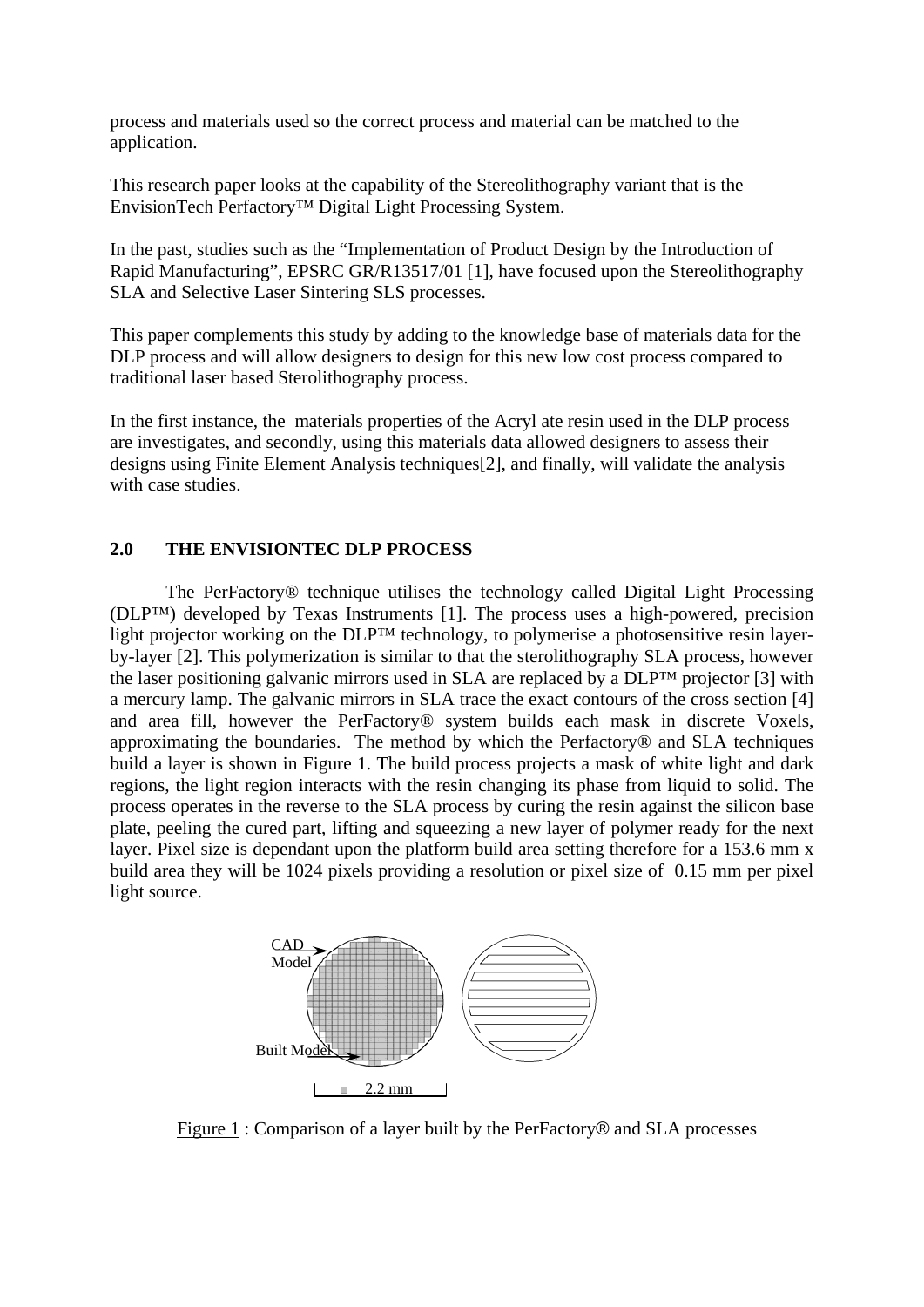# **1.1 Advantages of the PerFactory**® **Process**

- Build time per layer is constant throughout the process, unlike techniques like SLS and FDM where layer-scanning time depends on the area of the layer [4,5]
- Economic material usage and low capital costs [2]
- Very few moving parts and consumable components
- Very little post processing is required, as nearly 100% curing is achieved during build
- The machine footprint is only 736.6 mm (l) x 482.6 mm (w) x 1244.6 mm (h) and can be used in an office environment, with no need for air conditioning.

# **1.2 Limitations of this technique**

- Build size is limited to a volume of 190mm x 152mm x 230mm (height)
- The technique is new to the market
- Supports are required, resulting in need for manual post processing
- Raster XY image layer image formed by rectangular light pixels
- Short life of projector bulbs approximately 700 hours. Cost £300 per bulb
- Cost of Acrlate R5 Resin £150 per litre.

## **1.3 Test sample preparation**

The test samples were manufactured in the three major axis, figure 3 shows a x-z axis build and figure 4 shows the build slice procedure.



Figure 3 : The PerFactory machine Figure 4 – The part building process

The part can be built in any of the six orientations x, y and z, as shown in Figure 4a and 4b.

The orientation is chosen considering the following factors:

- Geometry of the part
- Surface finish requirements
- Areas to be supported (Faces in contact with the support end up with a rougher finish)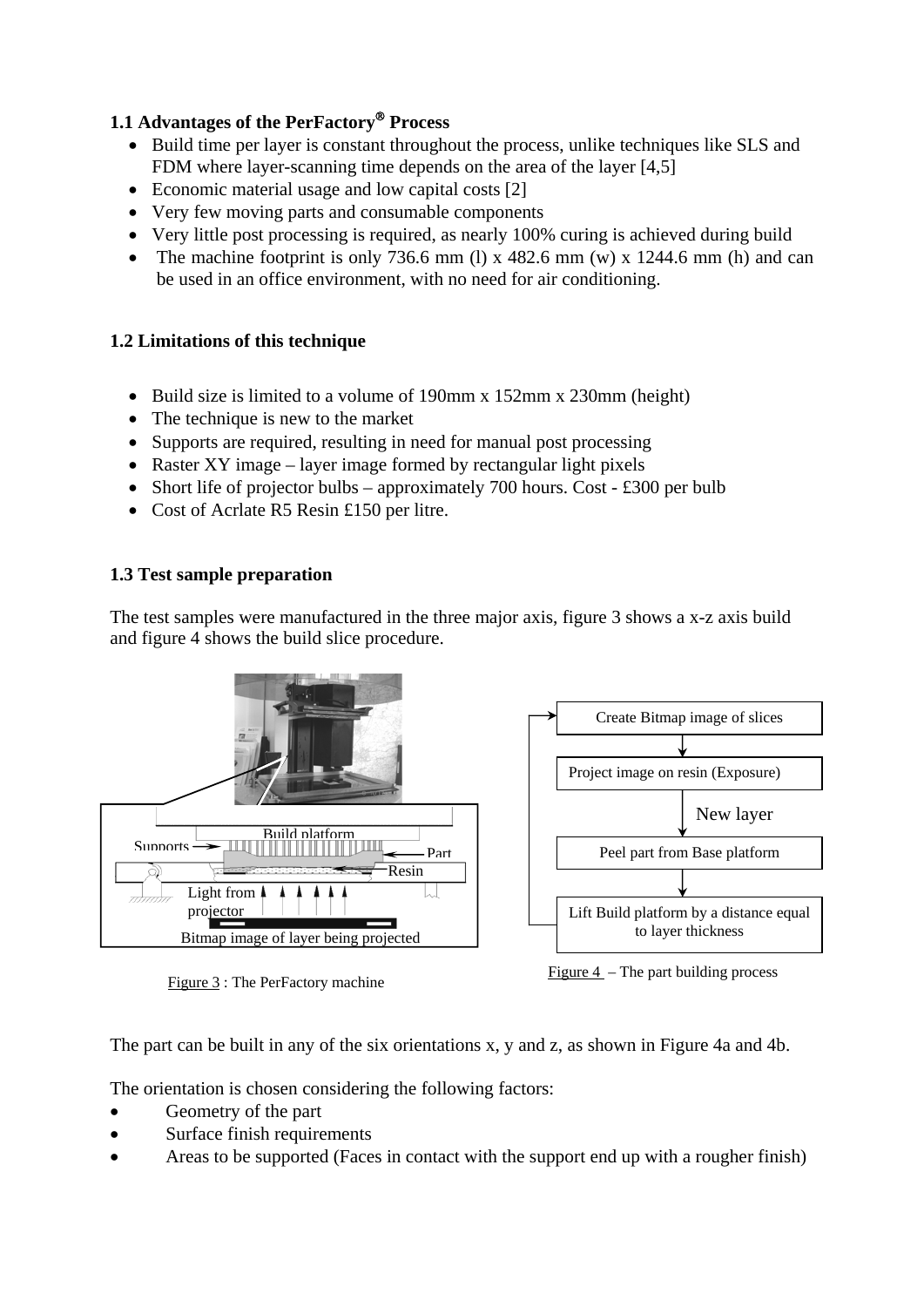

### **3.0 Build Parameters**

The build parameters set have been derived from previous part optimisation [4,5] studies undertaken, Table 1 shows the build parameters utilised to produce the specimens with Acrylate R5 resin.

| <b>Parameter</b>             | <b>Value</b> |  |  |
|------------------------------|--------------|--|--|
| Separation Distance µm       | 3000         |  |  |
| Positioning Velocity msec    | 1000         |  |  |
| Separation Velocity msec     | 1000         |  |  |
| <b>Exposure Time</b><br>msec | 9000         |  |  |
| Work area<br>mm              | $152 * 120$  |  |  |
| Layer thickness<br>um        | 50           |  |  |

Table 1 : Build parameters

The samples where manufactured in the  $\mathbf{x} - \mathbf{y}$ ,  $\mathbf{x} - \mathbf{z}$ ,  $\mathbf{y} - \mathbf{z}$ ,  $\mathbf{y} - \mathbf{x}$ ,  $\mathbf{z} - \mathbf{x}$  and  $\mathbf{z} - \mathbf{y}$  where the bold axis indicates the major axis of length for the sample.

# **4.0 THE MATERIALS TESTING AND RESULTS**

### **4.1 Testing Procedure**

Tensile strength tests on the specimens were conducted on the Monsanto Tensometer, the results for each axis over a sample of 12 parts averaged are shown in Table 2.

| Direction | Poisson's Ratio<br>Young's modulus<br>*10^9 $N/m^2$ |      | Tensile Strength<br>*10^6 $N/m^2$ |  |
|-----------|-----------------------------------------------------|------|-----------------------------------|--|
| $X - Y$   | 2.00                                                | 0.35 |                                   |  |
| $Y - X$   | 2.20                                                | 0.38 |                                   |  |
| $X - Z$   | 2.70                                                | 0.39 | 68                                |  |
| $Z - X$   | 2.35                                                | 0.39 | 68                                |  |
| $Y - Z$   | 2.40                                                | 0.37 |                                   |  |
| Z - Y     | 2.54                                                | 0.38 |                                   |  |

Table 2 : Results of tensile test in 6 planes

A matrix was then produced to apply the corresponding Young's modulus, Poisson's ratio and Tensile Strength to each of the test components under investigation; this proposed that the component was analysis as if it was in each of the six orientations. Therefore each finite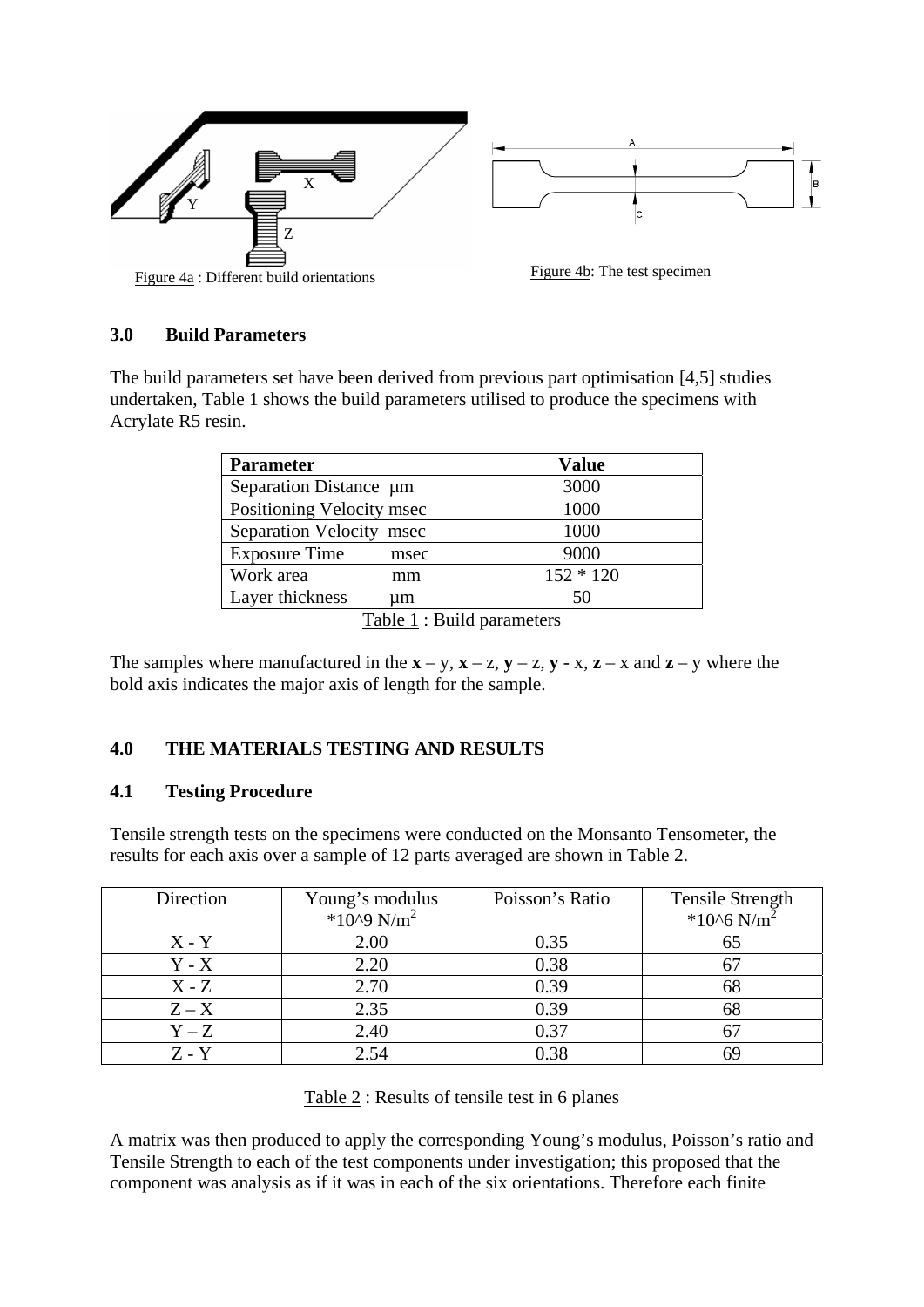element analysis was repeated six times to evaluate the best orientation for the production component.

## **5.0 THE FINITE ELEMENT ANALYSIS (FEA)**

### **5.1 Background to Finite Element Analysis**

Design analysis is a software tool for simulating physical behaviour on a computer. Will it break? Will it deform? Will it get too hot? These are the types of questions for which design analysis provides accurate answers. Instead of building a prototype and developing elaborate testing regimens to analyze the physical behaviour of a product, engineers can elicit this information quickly and accurately on the computer. The application of design analysis can minimise or even eliminate the need for physical prototyping and testing; the technology has gone main stream in the manufacturing world over the past decade as a valuable product development tool and has become present in almost all fields of engineering. Design Analysis employs the finite element analysis (FEA) method to simulate physical behaviour of a product design.

The FEA process consists of subdividing all systems into individual components or "elements" whose behaviour is easily understood and then reconstructing the original system from these components. This is a natural way of performing analysis in engineering and even in other analytical fields, such as economics. For example, a control arm on a car suspension is one continuous shape. An analysis application will test the control arm by dividing the geometry into elements, analysing them, then simulating what happens between the elements.

The application displays the results as colour-coded 3D images, red usually denoting an area of failure, and blue denoting areas that maintain their integrity under the load applied.

Engineers use design analysis for just about every type of product development and research effort imaginable. Analysing machine designs, injection moulded plastics, cooling systems, products that emit electromagnetic fields, and systems that are influenced by fluid dynamics are just some examples of how companies leverage design analysis.

The design analysis procedure can be broken down into a series of steps

- Decide upon the analysis type i.e. static analysis
- Generation of 3D CAD model of component
- Reduction of component to reduce complexity by looking for symmetry, removal of detail i.e. text etc
- Assigning material properties this case in x, y and z axis directions
- Applying restraints that hold the component
- Applying forces or deflections to reflect real world loading
- Creating a mesh of elements
- Running the analysis
- Refining the mesh in key critical areas
- Re-running the analysis
- Verification of analysis results by hand calculations or physical testing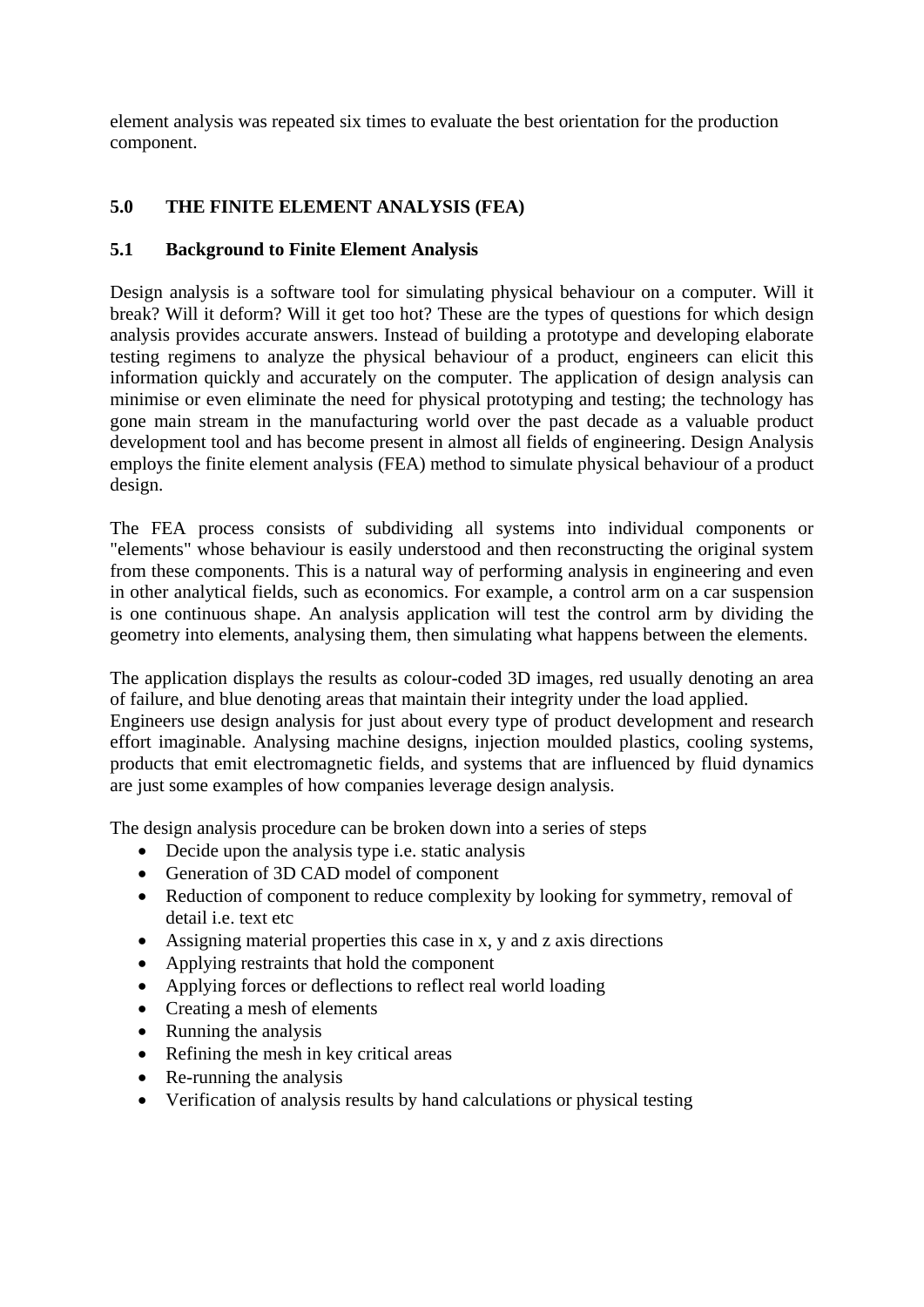## **5.2 Application of FEA to Non-Isotropic Structures**

The following Non-Isotropic components were considered. The restraints and loading for part 1 shock strut, figure 5a, 5b as both tensile and compressive load, part 2 as a tensional load held at the larger bore and loaded through the pin hole.

Other parts analysed included a garage door opening bracket and a tensile test piece these will not be shown here.



The loadings of 15,000 N where applied the analysis load values shown in Table 3 reflect the test carried out on the shock strut, Part 1, these where then repeated for the subsequent parts.

### **6.0 CASE STUDIES**

The Case studies were undertaken to apply the material properties to real components not just tensile sample pieces. The FEA analysis can be seen for Part 1 and 2 in figures 6a, 6b. The tabulated analysis results are shown in table 3 shows the verification of the analysis for the Von Misses Stress and displacement.



Figure 6a: FEA analysis Part 1 in compression Figure 6b : FEA analysis Part 1 in tension